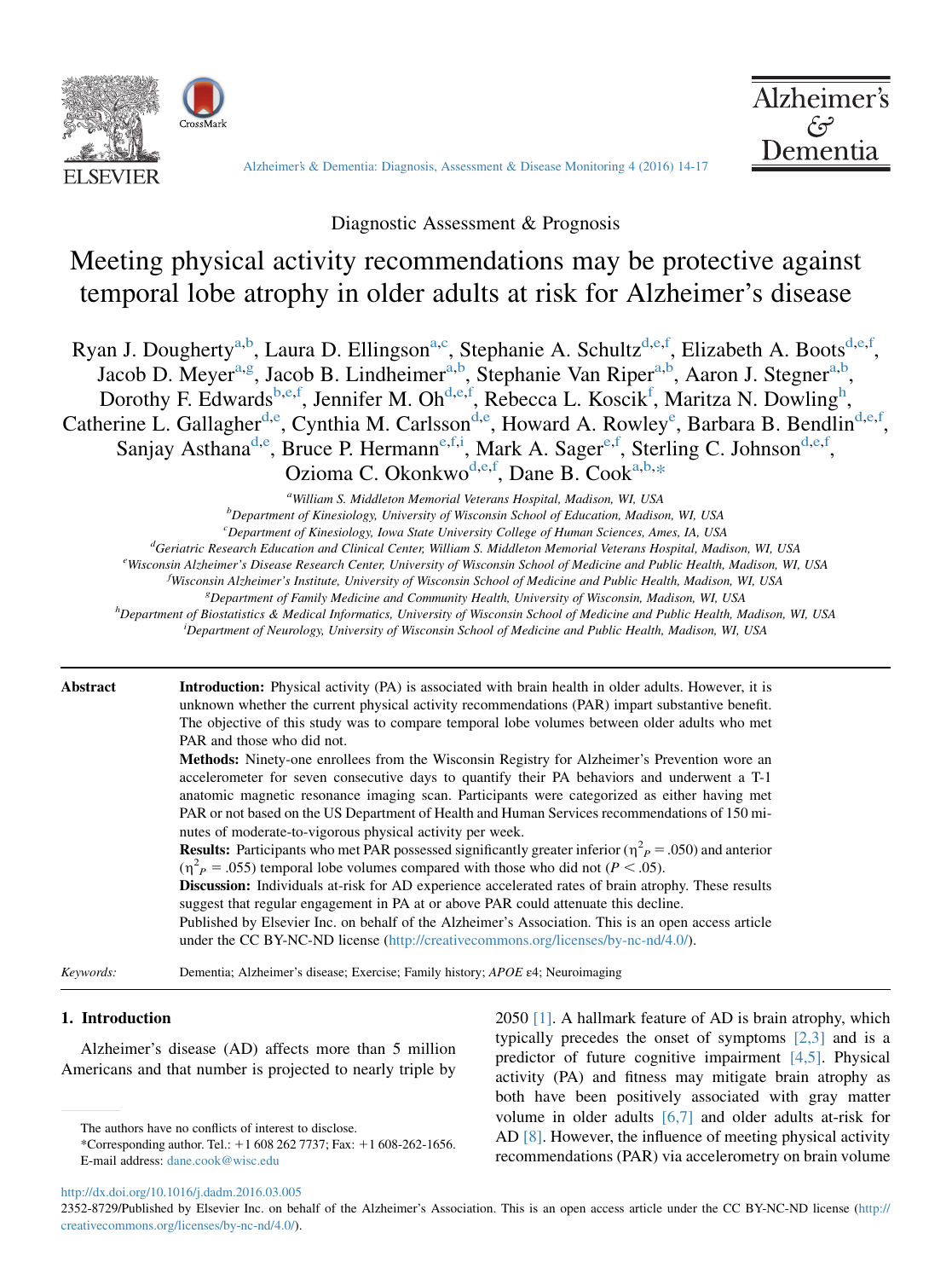in older adults is currently unknown. The Department of Health and Human Services along with the American College of Sports Medicine and the American Heart Association recommends accumulating 150 minutes of moderate intensity, or 75 minutes of vigorous intensity, or an equivalent combination of moderate and vigorous physical activity (MVPA) per week to promote health in all adults  $[9,10]$ . The temporal lobes atrophy with age, and this atrophy can predict cognitive decline to AD  $[11]$ . Thus, the present study investigated temporal lobe volumetric differences between older adults strictly categorized as having met PAR and those who were insufficiently active.

### 2. Methods

#### 2.1. Participants

Ninety-one older adults (ages 50–74 years) from the Wisconsin Registry for Alzheimer's Prevention (WRAP) cohort volunteered to participate. The WRAP is a longitudinal registry composed of more than 1500 cognitively healthy adults [\[12\].](#page-3-0) The sample for this study included a large proportion of participants at-risk for AD (78%); defined as possessing either a parental family history (FH) of AD (70%), and/or the apolipoprotein epsilon 4 allele ( $APOE$  ε4) (46%), which closely reflects the makeup of the WRAP cohort. Participants were determined to be cognitively healthy using the mini-mental state examination (MMSE  $\geq$  24), did not have any major medical conditions (e.g. neurological diseases, psychiatric disorders), and were deemed safe for neuroimaging procedures. The University of Wisconsin Institutional Review Board approved all study procedures, and informed consent was obtained from all participants.

#### 2.2. Physical activity assessment

All participants wore a triaxial  $GT3X+$  accelerometer (Actigraph, Pensacola, FL) on their hip for seven consecutive days. Participants were instructed to wear the device during all waking hours, with the exception of when showering, swimming, or bathing. Standard accelerometry inclusion criteria consisted of at least 10 hours of valid wear time per day for a minimum of three weekdays and one weekend day [\[13\]](#page-3-0). Accelerometer data (in 1-second epochs) were processed using the validated Sojourn-3 axis method which uses an artificial neural net to identify boundaries between activities of different intensities and to estimate metabolic equivalents (METs) for each bout  $[14]$ . To calculate minutes spent in different intensity categories of PA, estimated METs were determined for each bout interval and were then separated into PA categories accordingly:  $\leq 1.5$  $METs = sedentary, 1.5–2.99$  METs = light, 3–5.99  $METs = moderate$  and  $\geq 6$  MET<sub>s</sub> = vigorous. Consistent with current public health PAR, total minutes spent in MVPA in bouts of 10 minutes or greater were used to determine whether the participant met the 150 minutes of MVPA recommendation [\[9,10\]](#page-3-0).

#### 2.3. Neuroimaging protocol

Magnetic resonance images (MRIs) were acquired on a GE X750 Discovery 3.0-T scanner with an eight-channel phased array head coil (General Electric, Waukesha, WI). Threedimensional T1-weighted inversion recovery prepared spoiled gradient echo (SPGR) anatomic sequences were collected using the following parameters:  $TI/TE/TR = 450$  ms/3.2 ms/ 8.2 ms, flip angle =  $12^{\circ}$ , slice thickness = 1 mm no gap, field of view (FOV) = 256, matrix size =  $256 \times 256$ , yielding a voxel resolution of 1 mm  $\times$  1 mm  $\times$  1 mm. Temporal lobe regions of interest (ROIs) included superior, middle, inferior, temporal pole, hippocampus, parahippocampal, and entorhinal. These were derived from the T1 images using the Freesurfer image analysis suite, version 5.1.0 [\(http://surfer.nmr.mgh.](http://surfer.nmr.mgh.harvard.edu/) [harvard.edu/\)](http://surfer.nmr.mgh.harvard.edu/), with automated volumetric segmentation. Further technical processing details are described in previous publications [\[15,16\].](#page-3-0) All images were visually inspected and edited (if necessary) by trained personnel to ensure that they were accurately reconstructed and without topologic defects. A summary measure for each region of interest was derived by averaging the values from the right and left hemispheres and then expressed as a percentage of intracranial volume (ICV) to account for differences in overall head size.

#### 2.4. Statistical analyses

Independent samples t tests compared demographic information between those who met PAR and those who did not. Bivariate correlations explored the associations between age and temporal lobe volume ROIs. A single multivariate analysis of covariance was conducted to determine differences in brain volume between groups, controlling for age and gender with the significance level  $(\alpha)$  set at 0.05. Because there is evidence showing that PA may have a more robust effect on brain volume in those at-risk for AD [\[17\],](#page-3-0) secondary analyses limited to at-risk participants were conducted. All analyses were conducted using IBM SPSS, version 22.0.

#### 3. Results

## 3.1. Sample

Ninety-one cognitively healthy (MMSE =  $29.3 \pm 1.1$ ) participants (mean age =  $64 \pm 5.8$ ) completed the study (see [Table 1](#page-2-0) for participant characteristics). Twenty-nine participants met the PAR of 150 minutes of MVPA and sixty-two did not. Groups did not differ on any measured demographic characteristics ( $P > .05$ ). The volumes of all ROIs included in the analyses were significantly and negatively correlated with age ( $P < .05$ ;  $r_{range} = -.173$  to  $-.352$ ).

## 3.2. Physical activity and temporal lobe volume

After controlling for the effects of gender and age, there were significant group effects for the inferior temporal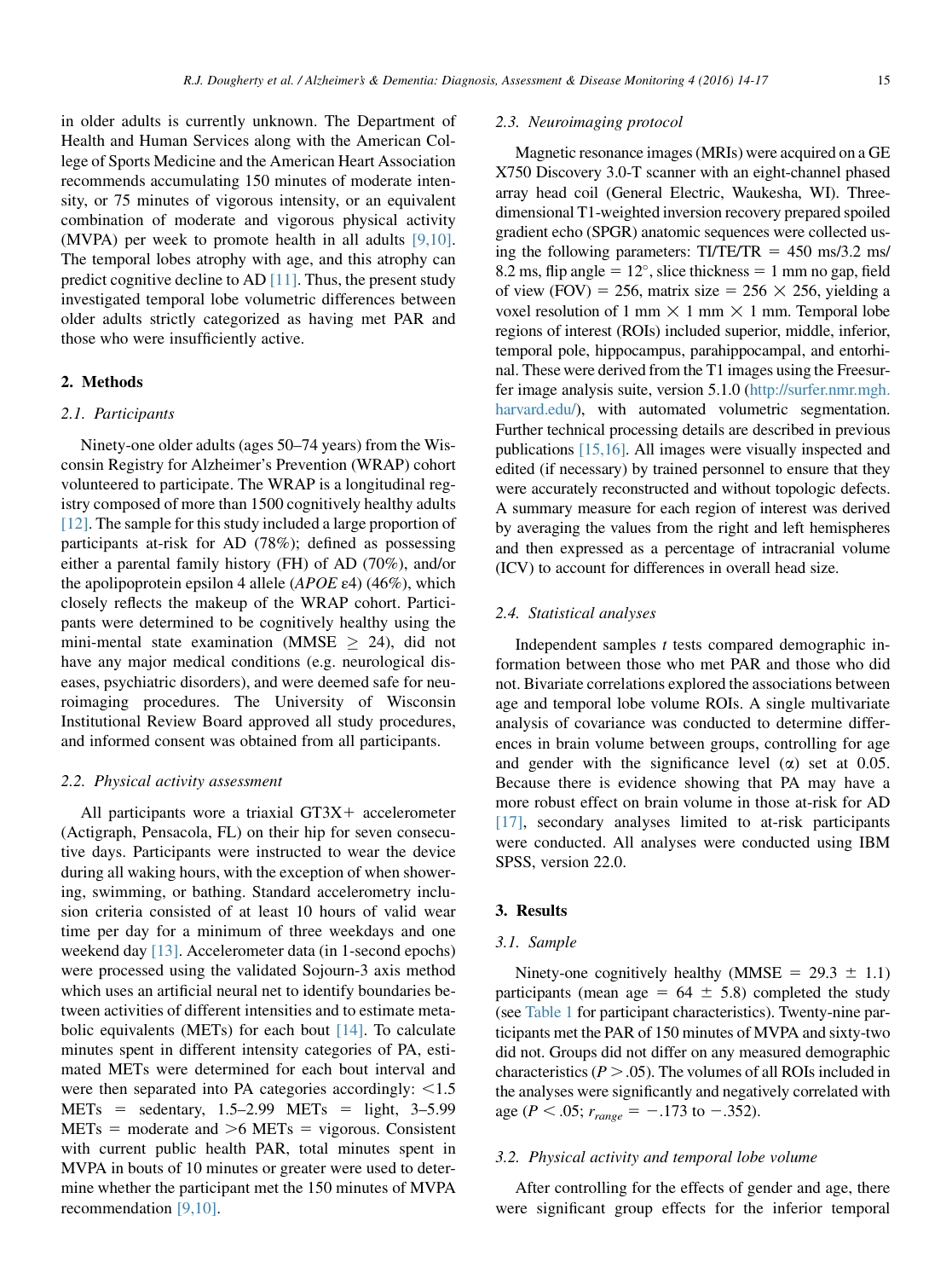<span id="page-2-0"></span>Table 1 Participant demographics

| Variable                         | Total<br>sample | Sample<br>meeting PAR | Sample not<br>meeting PAR |
|----------------------------------|-----------------|-----------------------|---------------------------|
| Sample size                      | 91              | 29                    | 62                        |
| Female, %                        | 66              | 62                    | 68                        |
| Age, y                           | 64.1(5.8)       | 63.5(4.9)             | 64.4(6.2)                 |
| BMI, $kg/m2$                     | 28.1(5.7)       | 26.5(3.0)             | 28.9(6.4)                 |
| Education, y                     | 16.3(2.4)       | 15.7(2.5)             | 16.6(2.3)                 |
| MMSE, score                      | 29.3(1.1)       | 29.3(1.5)             | 29.2(1.2)                 |
| At-risk, %                       | 78              | 76                    | 79                        |
| FH positive, %                   | 70              | 69                    | 71                        |
| APOE $\varepsilon$ 4 positive, % | 46              | 34                    | 52                        |
| Caucasian, %                     | 96              | 93                    | 97                        |
| Actigraph worn, d                | 6.5(0.5)        | 6.5(0.5)              | 6.5(0.5)                  |
| MVPA, total minutes              | 109.9 (108.6)   | $243.8(84.3)*$        | 47.2 (40.3)               |

Abbreviations: BMI, body mass index; MMSE, mini-mental state examination; APOE ε4, the epsilon 4 allele of the apolipoprotein E gene; FH, family history; MVPA, moderate-vigorous physical activity counting toward recommendations.

Values indicate mean score and standard deviation, unless otherwise indicated.

\*significant group difference ( $P < .05$ ).

lobe (F(1,87) = 4.545, P = .036,  $\eta^2{}_P$  = .050) and the temporal pole (F(1,87) = 5.105,  $P = 0.026$ ,  $\eta^2 P = 0.055$ ). Individuals who met current PAR had larger inferior temporal and temporal pole volumes compared to those who did not meet PAR. No significant group differences were observed for the other ROIs ( $P > .05$ ; Table 2). Limiting the sample to individuals at-risk ( $n = 22$  met PAR;  $n = 49$  did not meet PAR), we observed similar results with larger effect size differences specifically for the inferior temporal lobe [inferior temporal lobe:  $(F(1,67) = 6.820 \text{ } P = .011,$  $\eta_{\_P}^2$  = .092); temporal pole (F(1,67) = 4.258, P = .043,  $\eta^2 P = .060$ ].

#### 4. Discussion

In this cohort of cognitively healthy older adults, we observed greater temporal lobe volume in participants who engaged in current recommended levels of PA compared

| Table 2               |  |
|-----------------------|--|
| Temporal lobe volumes |  |

| Region of interest | Sample<br>meeting PAR | Sample not<br>meeting PAR | P value | Cohen's<br>$d$ effect<br>size |
|--------------------|-----------------------|---------------------------|---------|-------------------------------|
| Superior temporal  | .5004 (.0380)         | .4994 (.0462)             | .946    | .02                           |
| Middle temporal    | .4407 (.0327)         | .4376 (.0404)             | .789    | .08                           |
| Inferior temporal  | $.4615(.0486)*$       | .4405(.0418)              | .036    | .46                           |
| Temporal pole      | $.0609(.0061)$ *      | .0575(.0068)              | .026    | .53                           |
| Hippocampus        | .5714(.0687)          | .5746 (.0624)             | .732    | .05                           |
| Parahippocampal    | .0977 (.0098)         | .0976(.0125)              | .950    | .01                           |
| Entorhinal         | .0523(.0104)          | .0518(.0075)              | .852    | .06                           |

Values indicate mean volume and standard deviation. Region of interest volumes expressed as a % of ICV.

\*significant group difference controlling for age and gender ( $P < .05$ ).

to those who did not. The observed effect size for the inferior temporal lobe was strengthened when the sample was limited to at-risk participants, highlighting the importance of meeting PAR for individuals with familial and/or genetic risk for AD. Our findings suggest that participation in regular PA at or above recommended levels may mitigate the detrimental effects of aging on temporal lobe volume.

Physical activity and fitness have been associated with gray matter volume in older adults  $[6,7]$ ; however, there is limited research investigating whether meeting PAR is effective for attenuating declines in brain volume. Okonkwo et al. [\[8\]](#page-3-0) found individuals who self-reported being physically active experienced less age-related alterations in AD biomarkers, including hippocampal volume. Another study found that only individuals self-reporting high levels of PA participation (top quartile) had greater gray matter volume, including areas within the temporal lobe than individuals in the lower three quartiles. The lower three quartiles were not significantly different from each other, suggesting there may be a threshold of PA necessary to confer protection [\[18\].](#page-3-0) Given the inherent limitations of self-reported PA, this study provides stronger evidence that meeting PAR can protect brain volume [\[19\]](#page-3-0).

In our sample, 32% met the weekly PAR which is higher than the reported national average of 5% of older adults [\[13\].](#page-3-0) This discrepancy highlights both a strength and a limitation of this study. The large percentage of individuals who met PAR allowed for meaningful comparisons between groups. However, the large percentage of participants meeting PAR suggests that the volunteer WRAP cohort may not be reflective of the general population of older adults.

Individuals at-risk for AD experience accelerated rates of brain atrophy. The findings of this study add to a growing body of literature supporting the positive impact of PA behaviors on brain health in older adulthood. However, the crosssectional design of the present study does not allow for causal inferences to be made. Dose manipulation studies aimed at manipulating physical activity and determining whether a change in PA levels is necessary to preserve temporal lobe volume are needed to more fully test these hypotheses. Notably, using objective assessment of PA behaviors, this study suggests that weekly PA at or above PAR is not only beneficial for overall health; it may be an important way for older adults to preserve temporal lobe volume using natural, affordable methods that are safe and accessible.

#### Acknowledgments

This work was supported by the National Institute on Aging grants K23 AG045957 (O.C.O.), R01 AG031790 (C.M.C.), R01 AG021155 (S.C.J.), R01 AG027161 (S.C.J.), and P50 AG033514 (S.A.); and by a Clinical and Translational Science Award (UL1RR025011) to the University of Wisconsin, Madison. Portions of this research were supported by the Extendicare Foundation, the Alzheimer's Association, the Wisconsin Alumni Research Foundation, the Helen